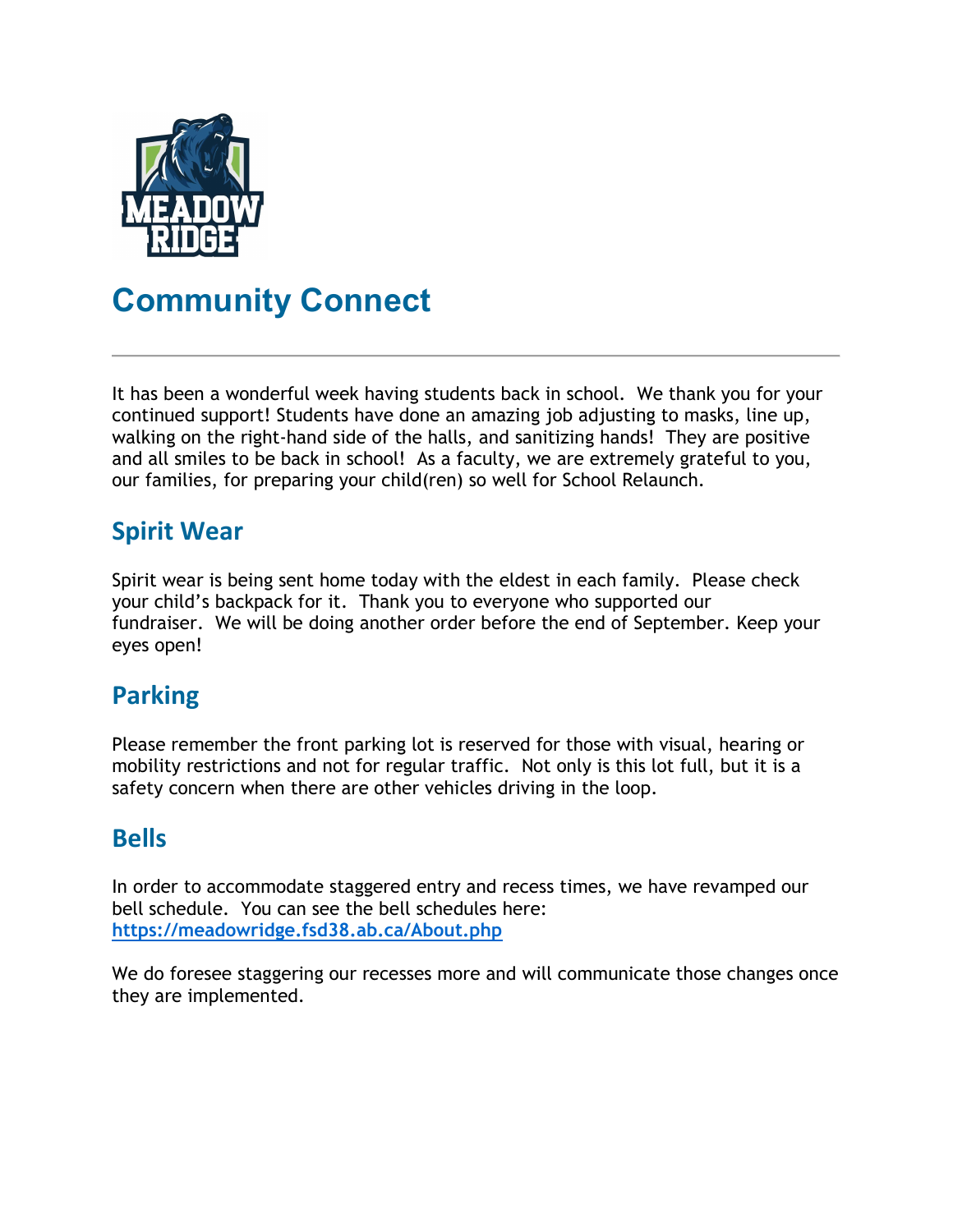# COVID Questions?

We would like to thank families who have reached out to ask questions and to clarify any questions and concerns regarding COVID. Foothills School Division has created a site where staff and families can submit questions and have them answered by our Exec Team. Here is the site: School Relaunch Public Engagement

One of the most confusing questions we get is, "When can my child return to school?" According to the FSD engagement site:

This is actually quite a complicated question! You can reference this Alberta document regarding student illness.

The answer is:

- For chills, painful swallowing, stuffy nose, headache, muscle aches, fatigue, gastro issues, loss of smell or taste, and pink eye, a student must remain home until their symptoms resolve. After they are feeling better they are welcome to return to school.
- For fever, cough, shortness of breath, runny nose, sore throat all Albertans are legally required to isolate for 10 days from the start of symptoms or until they resolve, whichever is **LONGER.** However, if a negative test is received, and the student has no known exposure, they can return to school as soon as they are feeling better. If no negative test is available, the minimum 10 day isolation remains in place.

To ensure our community remains healthy, please use these most current guidelines when assessing whether your child should come to school. Should they change, we will let you know.

#### Mask Clarification

Students in Grade 4 to 9 may take their masks off during class when:

 They are sitting at the desk/tables, facing the front and working independently on learning

OR

They are physically distanced from other students in their class or outside.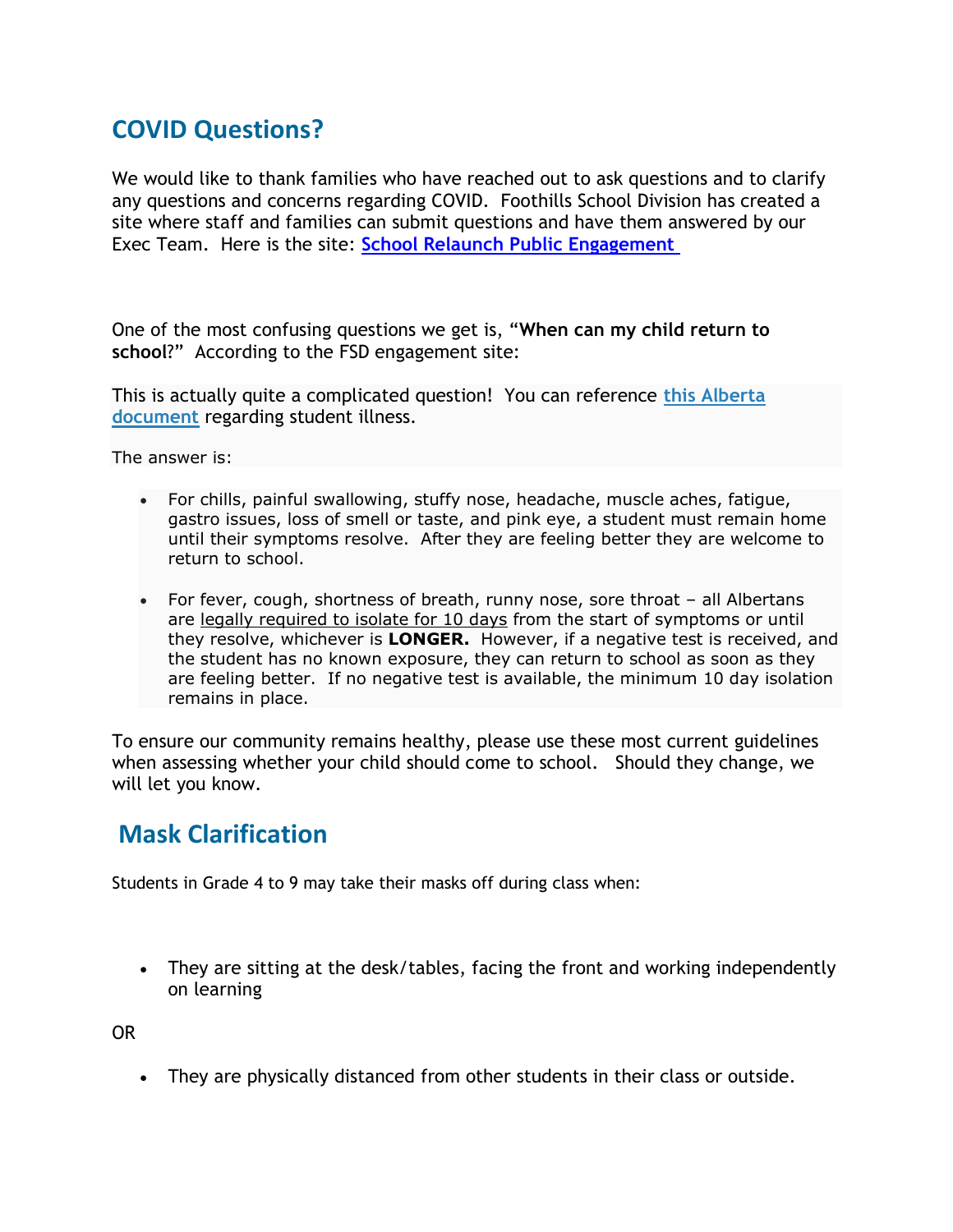OR

• They have partitions on their desk protecting them from droplets from other people.

OR

They are participating in physical exercise in the gym or outside.

Students and staff are required to wear masks in common areas such as the River Valley, Look Out, Learning Commons and Meadows and when they are lining up outside to come into the school.

Thank you for your support having your children wear masks at school to protect others!

#### A Note From The Music Room

Welcome back parents and students! I am looking forward to teaching your children again this year! The program will look a little different than last year. At the moment we are currently not allowed to sing or use wind instruments. However, we have many creative and innovative new ideas, including more strings and percussion units. An optional online version of band will continue at home for those students still wanting to continue playing their band instruments. More information on this will be available later in the month. We are currently missing some of our inventory from last year and are asking that if you have not returned an instrument or book borrowed from last year that it is returned as soon as possible. It is wonderful to be back to school with your children! ~ Mrs. Bolen

### Upcoming Dates

Thursday, Sept. 17 – School Council/Fundraising Society @ 6 pm

Thursday, Sept. 24th – Professional Learning Day: NO SCHOOL

Friday, Sept. 25th – Professional Learning Day: NO SCHOOL

Wednesday, Sept. 30<sup>th</sup> - Orange Shirt Day

Thursday, Oct. 1<sup>st</sup> - International Music Day

Friday, Oct. 2nd – Terry Fox Run

Monday, Oct 5th – World Teacher Day